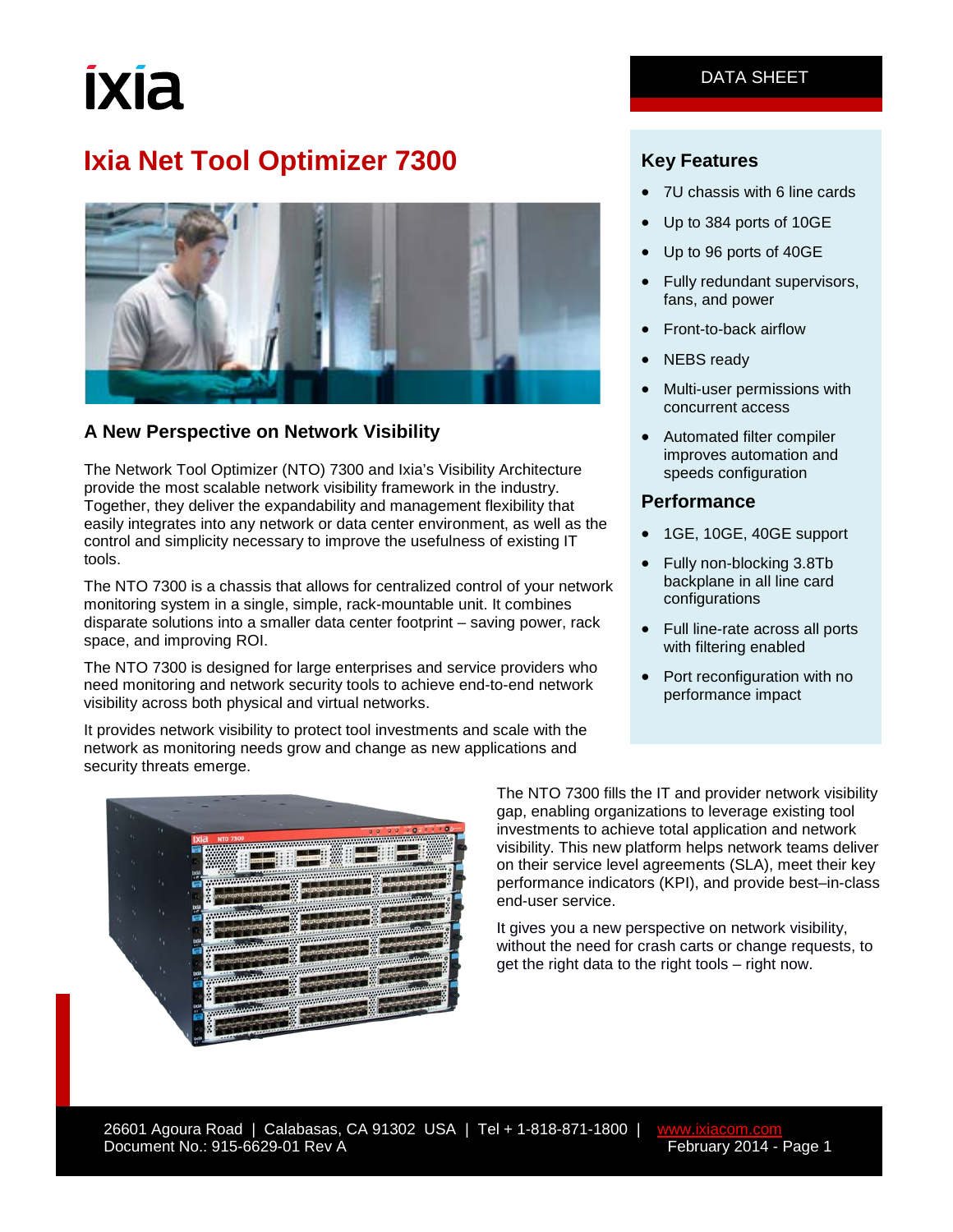### DATA SHEET

### *General Specifications*

### **High-Availability Features**

- Redundant, hot-swappable power supply/fan modules
- -48V DC or Optional 120-240VAC power input
- Front to back air flow
- Redundant management ports
- Craft interface for out-of-band

### **Performance**

- 1GE/10GE/40GE support
- Non-blocking architecture; 3.84Tbps total bandwidth
- Full line-rate across all ports with filtering enabled
- Port reconfiguration with no performance impact

### **Port Flexibility and Features**

- Up to 384 10G ports available
- Up to 288 1GE Copper (6x48 port SFP cards)
- Up to 288 1GE (6x48 Port SFP cards)
- Up to 288 10GE (6x48 Port SFP+ cards)
- Up to 96 40GE (6x16 port QSFP cards)
- Up to 384 10GE (6x16 port QSFP cards + Breakout Cables)
- Ingress/egress port programmability
- Software port licensing
- Port tagging
- Monitoring tool port load balancing (up to 32 ports)
- Time stamping\*
- Burst protection\*

### **Management**

- SNMP v1, v2, v3 support
- Local, RADIUS, and TACACS+ support (members and groups)
- Granular access control
- Event monitoring & logging
- Syslog
- IT automation control
- Dual IP-based management ports (RJ45 10/100/1000)

### **Filtering**

- Centralized filter templates
- Overlapping filter engine
- Filter parameters (Layer 2-4)
- MAC source/destination address
- VLAN and Ether types
- IP protocol and DSCP/TOS Source/destination IP (IPv4/6)
- UDP, TCP ports
- Packet de-duplication/trimming\*
- Protocol Stripping (GTP, MPLS, VLAN VNtag)\*

*Physical Specifications*

### **Size and Weight**

- 7U high rack mountable enclosure
- Dimensions: 12.25"Hx19"Wx28"D (inches)
- Weight: 200.0 lbs (91 kg)

### *Power*

### **AC Power (Optional 1U Shelf)**

- Input AC Voltage: 90-240 VAC RMS auto-switching removable modules up to four per shelf and up to two shelves.
- Frequency: 50-60Hz
- Nominal power requirement: 6A @ 110 VAC, 600W each x 4
- Maximum power requirement: 11A @ 110 VAC, 1200W
- Heat/power dissipation for system with all 288 ports on the front panel at 100% traffic load: nominally 2500W/9000 BTU/hour

### **DC Power (Standard)**

- Operating input voltage: -40 to -60 VDC
- Nominal current: 40A @ -56 VDC, 2200W
- Maximum operating input current: 100A @ 40 VDC, 4000W
- Heat/power dissipation for system with all 288 ports on the front panel at 100% traffic load: nominally 2200W/9000 BTU/hour – maximum 4000W/ 17000BTU/hour

### *Environment Operating Specifications*

### **Temperature**

- Operating: 5°C to 40°C
- Short-term: -5°C to 55°C (not to exceed 96 consecutive hours)
- Short-term with fan failure: -5°C to 40°C (not to exceed 96 hours)

### **Humidity**

- Operating: 5% to 85%, (non-condensing)
- Short-term: 5% to 90% (non-condensing, not to exceed 96 hours)

\* Requires optional Advanced Features Module

26601 Agoura Road | Calabasas, CA 91302 USA | Tel + 1-818-871-1800 | [www.ixiacom.com](http://www.ixiacom.com/)<br>2 Pocument No.: 915-6629-01 Rev A Document No.: 915-6629-01 Rev A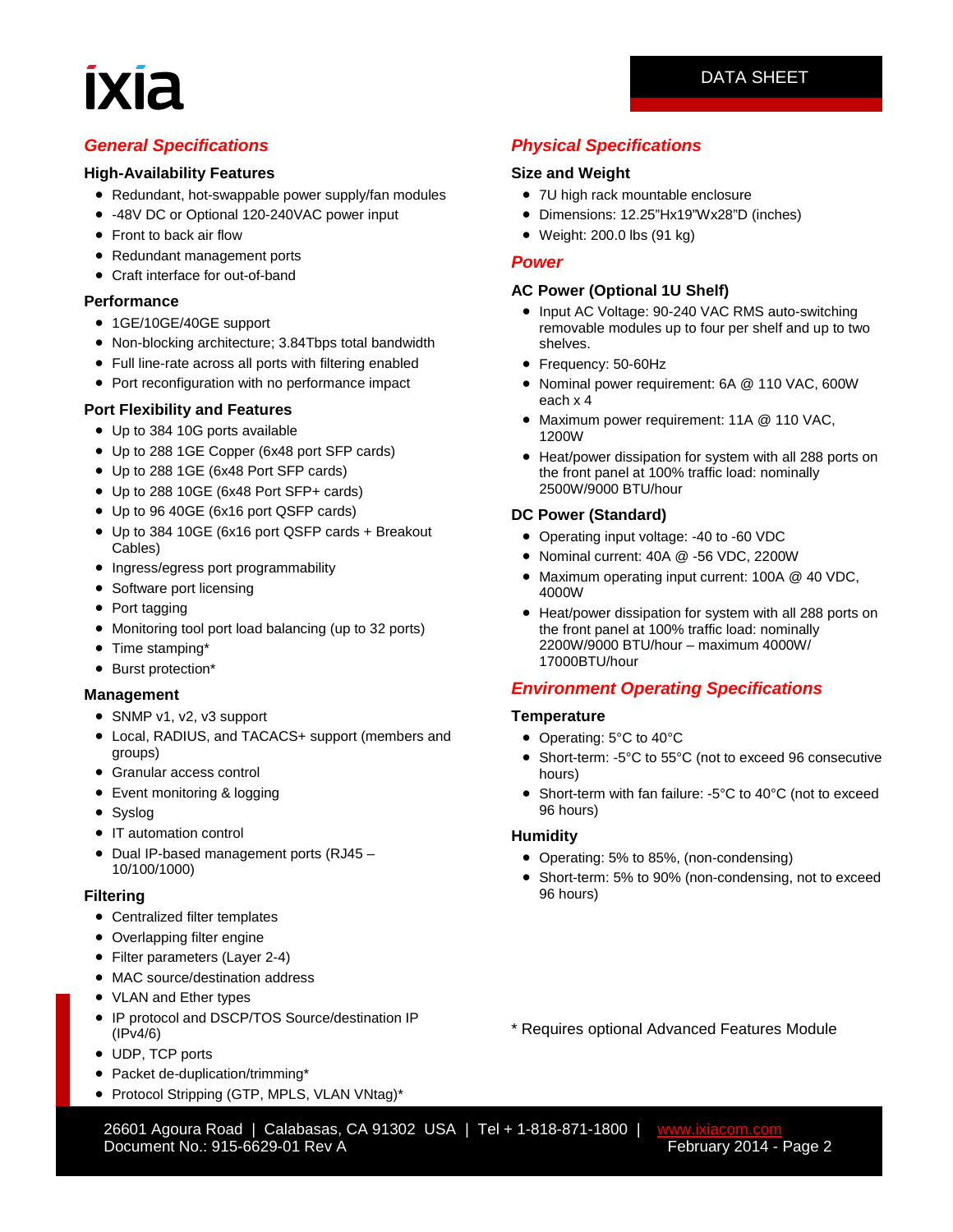# **IXIA**

### *Regulatory/Safety*

### **North American Safety**

- UL 60950-1, 2nd Edition
- CSA C22.2 No. 60950-1, 2nd Edition

### **European Safety**

• EN60950-1

### **International Safety**

• CB Scheme: IEC 60950-1:2nd Edition

### **RoHS Compliant**

### **North American EMC**

- FCC part 15, Class A (USA)
- ICES-003 Issue 4, Class A (Canada)

### **European EMC**

- EN 55022:2006 +A1:2010 (Emissions)
- EN 55024:1998 +A1:2001 +A2:2010 (Immunity)
- EN 61000-3-2:2006 +A2:2009 (Harmonics)
- EN 61000-3-3:2008 (Flicker)

### **IEC/International EMC**

- IEC/EN 61000-4-2:2009 Electrostatic Discharge Immunity
- IEC/EN 61000-4-3:2006 +A1:2008 +A2:2010 Radiated Immunity
- IEC/EN 61000-4-4:2004 +A1:2010 Transient/Burst Immunity
- EN61000-3-3 1995 w/A2 (Flicker)
- IEC/EN 61000-4-5:2006 Surge Immunity
- IEC/EN 61000-4-6:2009 Conducted Radio Frequency Immunity
- IEC/EN 61000-4-8:2010 Magnetic Field Immunity
- IEC/EN 61000-4-11:2004 Voltage Dips, Interruptions and Variations

### *Included Accessories*

- Two DC power cords with Fused Plugs
- USB flash drive with activation license key
- Support Rail rack mount kit

### *10GE Line Card Specifications*

- Dimensions: 1.75"x17.5"x15" (inches)
- Weight: 14.6 lbs. [6.6kg]

### *40GE Line Card Specifications*

- Dimensions: 1.75"x17.5"x15" (inches)
- Weight: 14 lbs.' [6.38kg]

### *Supervisor Module Specifications*

- Dimensions: 11.75"x5"11.75 (inches)
- Weight: 20.6 lbs. [9.34]

### DATA SHEET